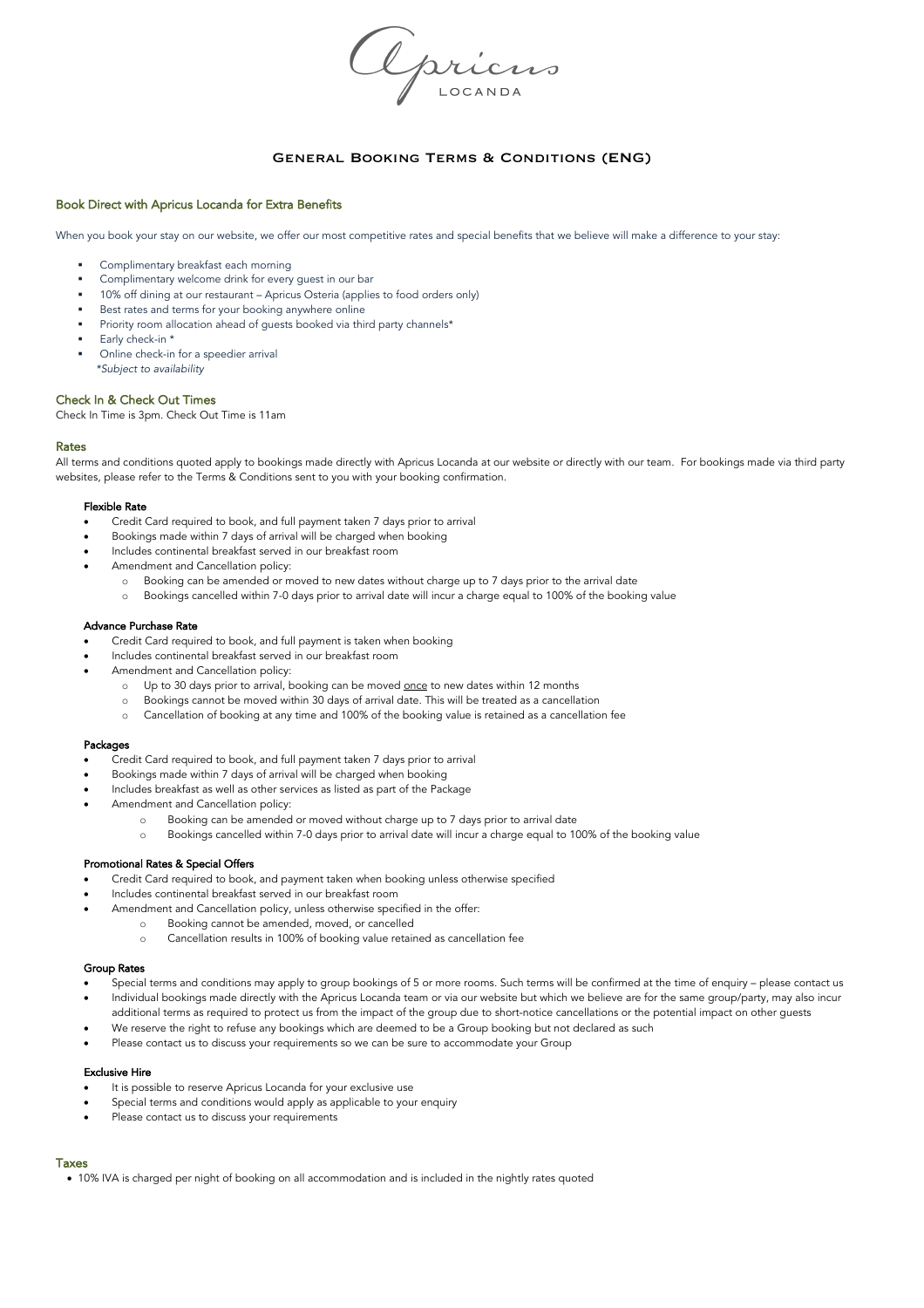

## Payment

- Payment of your booking will be taken from the credit card supplied at the time of booking, in line with the terms of the applicable rate/package for your booking • If full payment cannot be processed when due, we reserve the right to cancel your booking without further notice and any monies received as partial or full payment of your booking may be withheld as a cancellation fee
- If we cancel a booking due to non-payment and you wish to rebook, the advertised rates and available rooms at the time of rebooking will apply

## Cancellation of your booking

- Cancellation terms of your booking are based on the rate/package you have chosen and will be detailed in your booking confirmation
- A summary of all typical rate categories and the applicable cancellation policies is included above
- If you fail to arrive for your booking ('no-show') then 100% of your booking value will be charged,

## Amendment & Cancellation Deadlines

- For the avoidance of doubt, our amendment and cancellation deadlines are based on the number of full days (24hours) ahead of the start of your arrival date. Example:
	- o If you are due to arrive on the 9<sup>th</sup> and your booking has a 7-day cancellation policy, this means you have until 23:59 on the 1<sup>st</sup> of that month to cancel without charge. This puts 7 full days (24hours) between your last opportunity to cancel, and your scheduled arrive date (which begins at 00:01 on the 9<sup>th</sup>).
- Should you have any questions about the terms of your booking, please contact us

#### Extra Beds

• Sorry but we do not provide extra beds for any of our rooms

### Terrace Rooms – Daybed use

- Our two Terrace Rooms have a daybed provided as additional seating
- This can be converted to a small bed for a child up to the age of 12 linen and towels are provided and the charge is €50 per night
- Daybed use must be requested in advance when booking, and if booking online, selected via the 'number of guests' listed for the room
- We cannot guarantee to have available linens and towels if you have not pre-booked

# Baby Cots

- A baby cot can be provided free of charge, but on request and with advance booking
- We cannot guarantee to have a baby cot available unless you have prebooked

# Smoking Policy

- § All rooms and suites at Apricus Locanda are non-smoking
- § Guests are invited to smoke only in designated smoking areas and to always be mindful of other guests
- A cleaning fee of €250 is charged for any room in which smoking has taken place, and guests are liable for any damage to their room caused by smoking

## Pet Policy

- Sorry but we do not allow pets at Apricus Locanda
- Guide dogs are accepted with prior booking and please remember that the hotel has many staircases to reach all levels of the hotel. There is no lift

#### WiFi

• Complimentary WiFi is available to all guests, subject to our privacy policy

#### Privacy & Data Policy

- By booking and staying with Apricus Locanda, you are deemed to agree with our Privacy & Data Policy which can be viewed at our website on emailed on request • To effectively process your booking and communicate with you in relation to your booking, you agree that we may contact you by email or phone prior to, during and after your booking dates
- For Marketing emails, you have the right to opt-in and opt-out of any marketing communications and you may do this at any time by either contacting us, or clicking the 'unsubscribe' link which you will find at the bottom of all marketing communications that we send

## Contact Us

Apricus Locanda Via IV Settembre 5, Apricale 18035, IM, Liguria, Italia

E: info@apricuslocanda.com

T: +39 338173 3401

W: www.apricuslocanda.com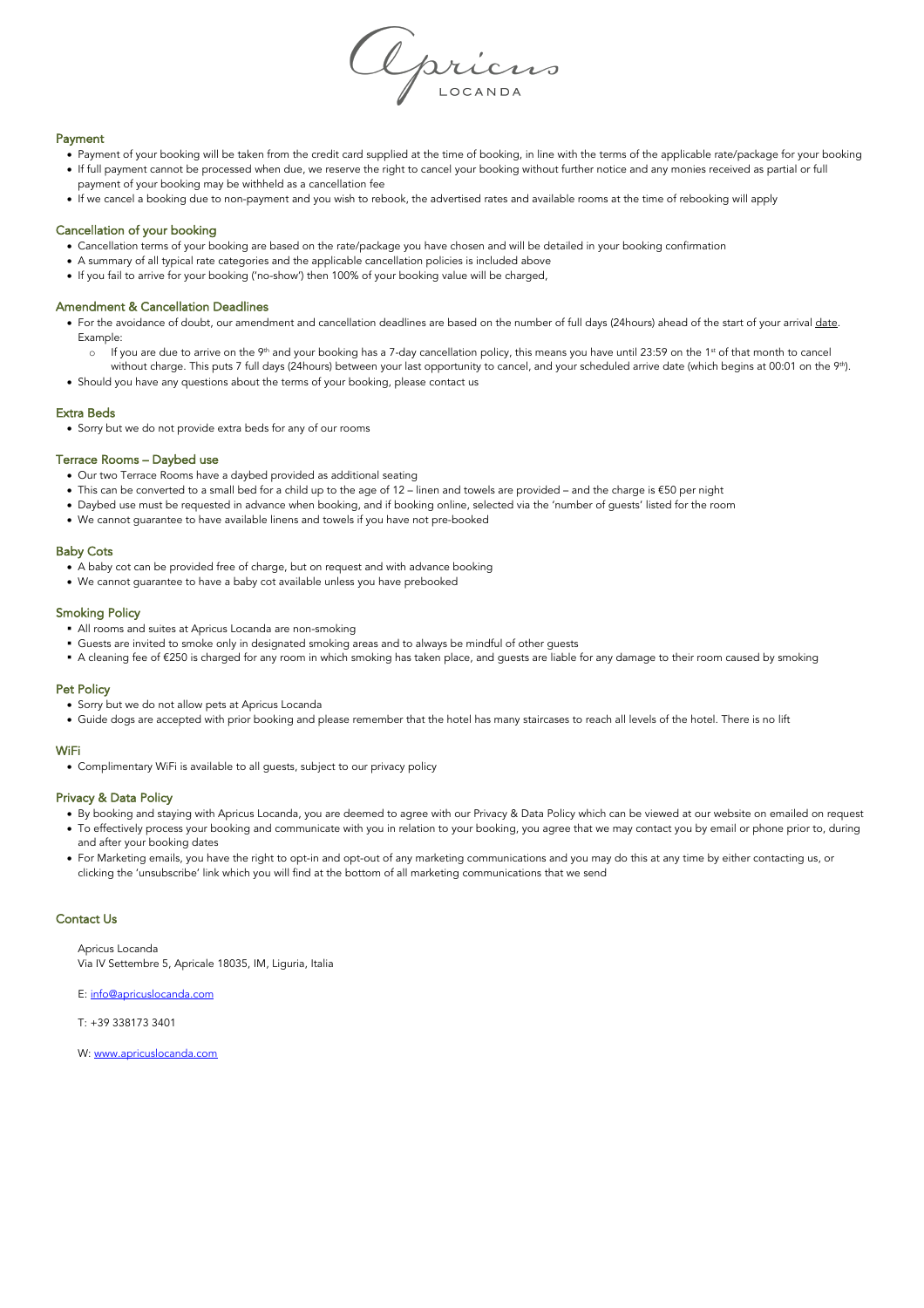Apricus

# Termini e condizioni generali di prenotazione (ITA)

# Prenota direttamente con Apricus Locanda per vantaggi extra

Quando prenoti il tuo soggiorno sul nostro sito Web, offriamo le nostre tariffe più competitive e vantaggi speciali che riteniamo possano fare la differenza per il tuo soggiorno:

- Colazione gratuita ogni mattina
- Drink di benvenuto in omaggio per ogni ospite del nostro bar
- 10% di sconto sui pasti presso il nostro ristorante Apricus Osteria (solo per ordini di cibo)
- Migliori tariffe e condizioni per la tua prenotazione ovunque online
- Assegnazione prioritaria della camera prima degli ospiti prenotati tramite canali di terze parti\*
- Check-in anticipato \*
- Check-in online per un arrivo più veloce

\*In base alla disponibilità

## Orari di check-in e check-out

Il check-in è alle 15:00. Il check-out è alle 11:00

### Prezzi

Tutti i termini e le condizioni citati si applicano alle prenotazioni effettuate direttamente con Apricus Locanda sul nostro sito Web o direttamente con il nostro team. Per le prenotazioni effettuate tramite siti Web di terzi, fare riferimento ai Termini e condizioni inviati con la conferma della prenotazione.

#### Tariffa flessibile

- Carta di credito richiesta per la prenotazione e il pagamento completo effettuato 7 giorni prima dell'arrivo
- Le prenotazioni effettuate entro 7 giorni dall'arrivo verranno addebitate al momento della prenotazione
- Include la colazione continentale servita nella nostra sala colazioni
- Politica di modifica e cancellazione:
	- o La prenotazione può essere modificata o spostata a nuove date senza addebito fino a 7 giorni prima della data di arrivo
	- o Le prenotazioni cancellate entro 7-0 giorni prima della data di arrivo comportano un addebito pari al 100% del valore della prenotazione

#### Tariffa di acquisto anticipata

- Carta di credito richiesta per prenotare e il pagamento completo viene effettuato al momento della prenotazione
- Include la colazione continentale servita nella nostra sala colazioni
- Politica di modifica e cancellazione:
	- o Fino a 30 giorni prima dell'arrivo, la prenotazione può essere spostata una volta a nuove date entro 12 mesi
	- o Le prenotazioni non possono essere spostate entro 30 giorni dalla data di arrivo. Questo sarà considerato come una cancellazione
	- o Cancellazione della prenotazione in qualsiasi momento e il 100% del valore della prenotazione viene trattenuto come penale

#### Pacchi

- Carta di credito richiesta per la prenotazione e il pagamento completo effettuato 7 giorni prima dell'arrivo
- Le prenotazioni effettuate entro 7 giorni dall'arrivo verranno addebitate al momento della prenotazione
- Include la colazione e altri servizi elencati come parte del Pacchetto
- Politica di modifica e cancellazione:
	- o La prenotazione può essere modificata o spostata gratuitamente fino a 7 giorni prima della data di arrivo
	- o Le prenotazioni cancellate entro 7-0 giorni prima della data di arrivo comportano un addebito pari al 100% del valore della prenotazione

## Tariffe promozionali e offerte speciali

- Carta di Credito richiesta per la prenotazione e pagamento effettuato al momento della prenotazione salvo diversa indicazione
- Include la colazione continentale servita nella nostra sala colazioni
- Politica di modifica e cancellazione, se non diversamente specificato nell'offerta:
	- o La prenotazione non può essere modificata, spostata o cancellata
	- o La cancellazione comporta il 100% del valore della prenotazione trattenuto come penale

# Tariffe di gruppo

- Termini e condizioni speciali possono essere applicati a prenotazioni di gruppo di 5 o più camere. Tali termini saranno confermati al momento della richiesta vi preghiamo di contattarci
- Le singole prenotazioni effettuate direttamente con l'Apricus Locanda o il nostro sito Web, ma che riteniamo siano per lo stesso gruppo/gruppo, possono anche comportare termini aggiuntivi, come richiesto per proteggerci dall'impatto del gruppo a causa di cancellazioni con breve preavviso o del potenziale impatto sugli altri ospiti
- Ci riserviamo il diritto di rifiutare qualsiasi prenotazione che sia considerata una prenotazione di gruppo ma non dichiarata come tale
- Vi preghiamo di contattarci per discutere le vostre esigenze in modo da poter essere sicuri di soddisfare il vostro Gruppo

# Noleggio esclusivo

- E' possibile prenotare Apricus Locanda ad uso esclusivo
- Termini e condizioni speciali si applicherebbero in base alla tua richiesta
- Vi preghiamo di contattarci per discutere le vostre esigenze

## Le Tasse

Il 10% di IVA viene addebitato per notte di prenotazione su tutti gli alloggi ed è incluso nelle tariffe notturne indicate